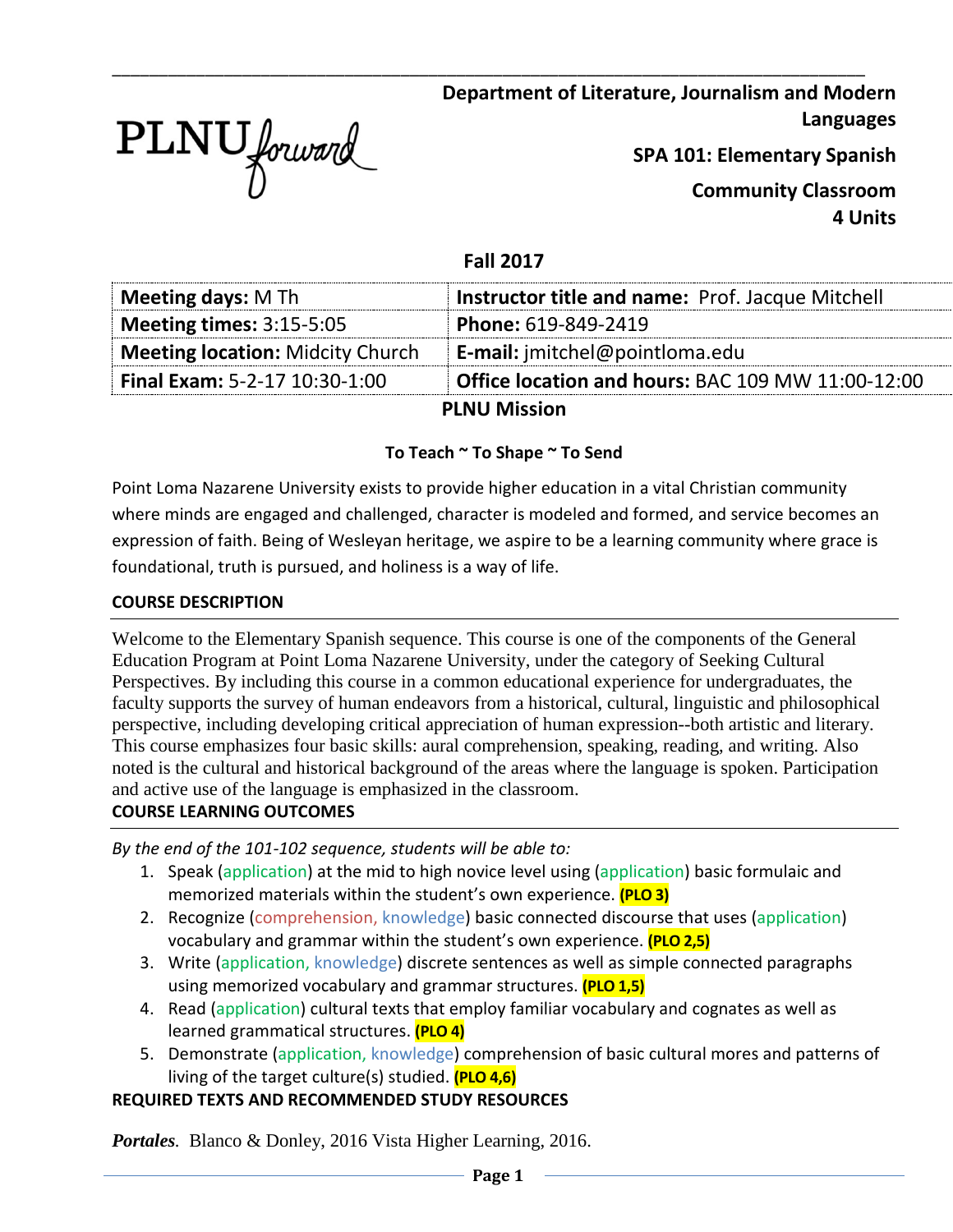*Seeking Refuge: On the Shores of the Global Refugee Crisis.* Isaam Smeir, Matthew Sorens and Stephan Bauman.

*Talkabroad*, 2 conversations

## **COURSE REQUIREMENTS**

1. Active participation in each class. Active participation is defined to include the following: group work, journal writing and sharing, oral participation, and completion of daily assignments. Any day a student is absent he/she loses **20 points,** of class participation.

2. Completion of required readings, written, oral, lab, video, and web assignments.

3. Successful completion of written and oral examinations.

# **Tests & Quizzes**

Since language learning is a skill, it will be imperative to ensure the necessary proficiency is being attained. To this end, there will be a short test given after every chapter during the term. It will be necessary for students to do a thorough review before each test since the material is cumulative. All exams and quizzes are scheduled on the calendar. **There are no make-up exams or quizzes.** In order to allow for illness and any other necessary absences, students will be allowed to drop **one** test and **one** quiz. There will also be one Final exam which is comprehensive in nature. This exam cannot be taken at any other time than that assigned by the University calendar.

### **Homework**

Will be assigned on-line and can be found at the following website: [http://vhlcentral.com](http://vhlcentral.com/)

You will need to follow the instructions and enroll in the appropriate course.

All assigned homework throughout will be **due on day noted by 11:59 p.m.** This work **will not be accepted for late credit**. All Community Classroom students are required to read a common book. is the book assigned for this semester. Further assignments from the reading are given on the Calendar.

### **Community Dinners**

These dinners are an integral part of the Community Classroom experience and all students are required to attend at least two. A catered meal from around the neighborhood is provided on site at Mid-City Church of the Nazarene from 5:30-6:45 p.m. in the Fellowship Hall. In addition to having a meal together, we will hear from members of the City Heights community as they share their faith journeys with us. The dinners will take place, as follows: **Sept. 21st, Oct. 17th, Nov. 9th, and Dec. 5th.**

### **Community Engagement/Service**

All students participating in the community classroom program are required to complete **10** hours of community service in City Heights per class.

### **Talkabroad**

In addition, each student will be required to conduct two 30 minute conversations through *Talkabroad*.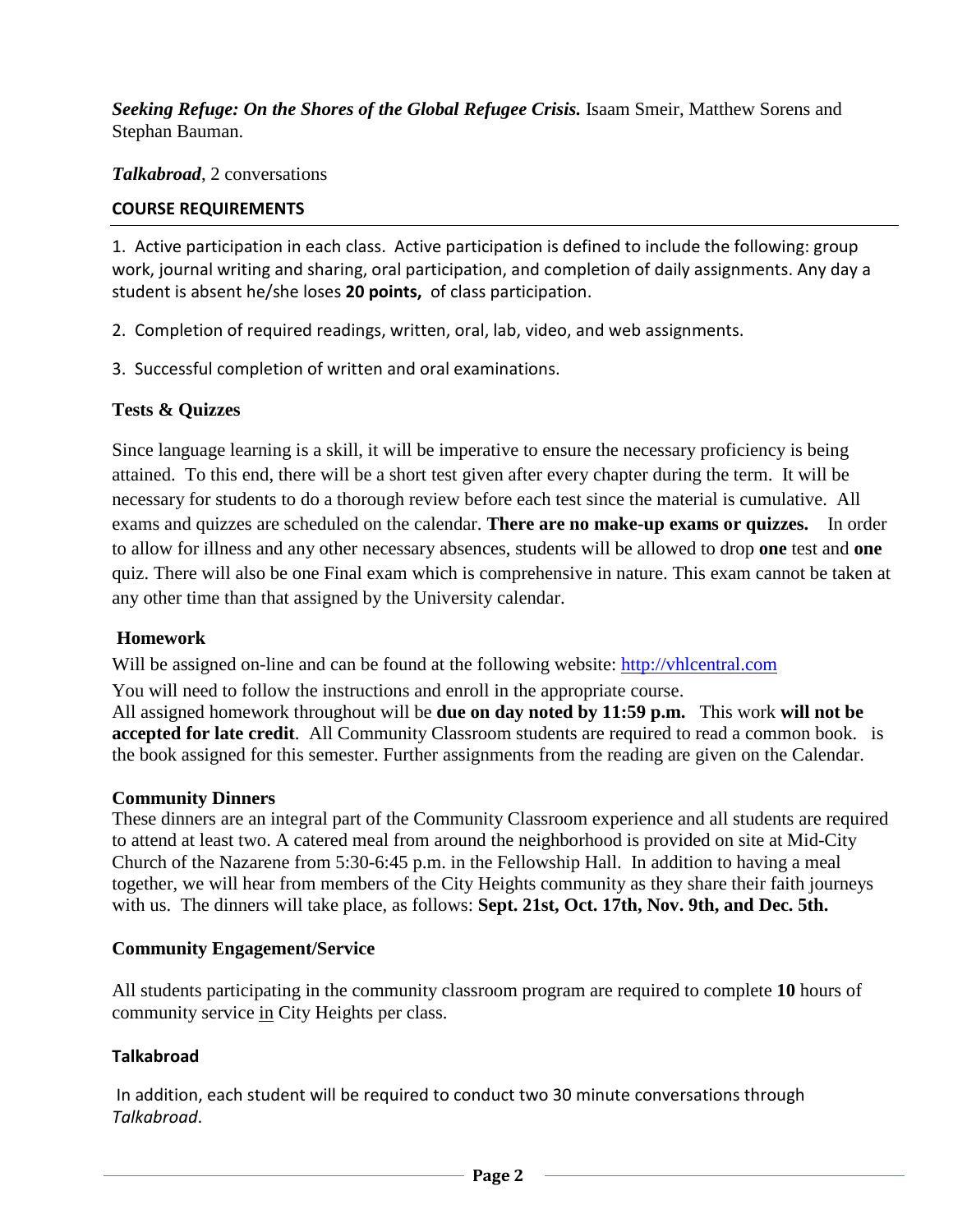### **ASSESSMENT AND GRADING**

| <b>Homework</b>           | 300                  | $1860 = A$   | $1440 = C$         |
|---------------------------|----------------------|--------------|--------------------|
| <b>Quizzes</b>            | 200 (1 of 7 dropped) | $1800 = A -$ | $1400 = C -$       |
| Community                 | 250                  | $1760 = B +$ | $1360 = D+$        |
| <b>Engagement/Dinners</b> |                      | $1640 = B$   | $1249 = D$         |
| Participation             | 150                  | $1600 = B -$ | $1200 = D -$       |
| <b>Talk-abroad</b>        | 100                  | $1560 = C +$ | 1199 & Below = $F$ |
| <b>Exams</b>              | 700 (1 of 8 dropped) |              |                    |
| <b>Final</b>              | 300                  |              |                    |
|                           |                      |              |                    |
| <b>Total 2000</b>         |                      |              |                    |
|                           |                      |              |                    |

### **FINAL EXAMINATION POLICY**

Successful completion of this class requires taking the final examination **on its scheduled day**. The final examination schedule is posted on the [Class Schedules](http://www.pointloma.edu/experience/academics/class-schedules) site. No requests for early examinations or alternative days will be approved.

#### **PLNU COPYRIGHT POLICY**

Point Loma Nazarene University, as a non-profit educational institution, is entitled by law to use materials protected by the US Copyright Act for classroom education. Any use of those materials outside the class may violate the law.

### **PLNU ACADEMIC HONESTY POLICY**

Students should demonstrate academic honesty by doing original work and by giving appropriate credit to the ideas of others. Academic dishonesty is the act of presenting information, ideas, and/or concepts as one's own when in reality they are the results of another person's creativity and effort. A faculty member who believes a situation involving academic dishonesty has been detected may assign a failing grade for that assignment or examination, or, depending on the seriousness of the offense, for the course. Faculty should follow and students may appeal using the procedure in the university Catalog. See [Academic Policies](http://catalog.pointloma.edu/content.php?catoid=18&navoid=1278) for definitions of kinds of academic dishonesty and for further policy information.

### **PLNU ACADEMIC ACCOMMODATIONS POLICY**

If you have a diagnosed disability, please contact PLNU's Disability Resource Center (DRC) within the first two weeks of class to demonstrate need and to register for accommodation by phone at 619-849- 2486 or by e-mail at [DRC@pointloma.edu.](mailto:DRC@pointloma.edu) See [Disability Resource Center](http://www.pointloma.edu/experience/offices/administrative-offices/academic-advising-office/disability-resource-center) for additional information.

### **PLNU ATTENDANCE AND PARTICIPATION POLICY**

Regular and punctual attendance at all classes is considered essential to optimum academic achievement. If the student is absent from more than 10 percent of class meetings, the faculty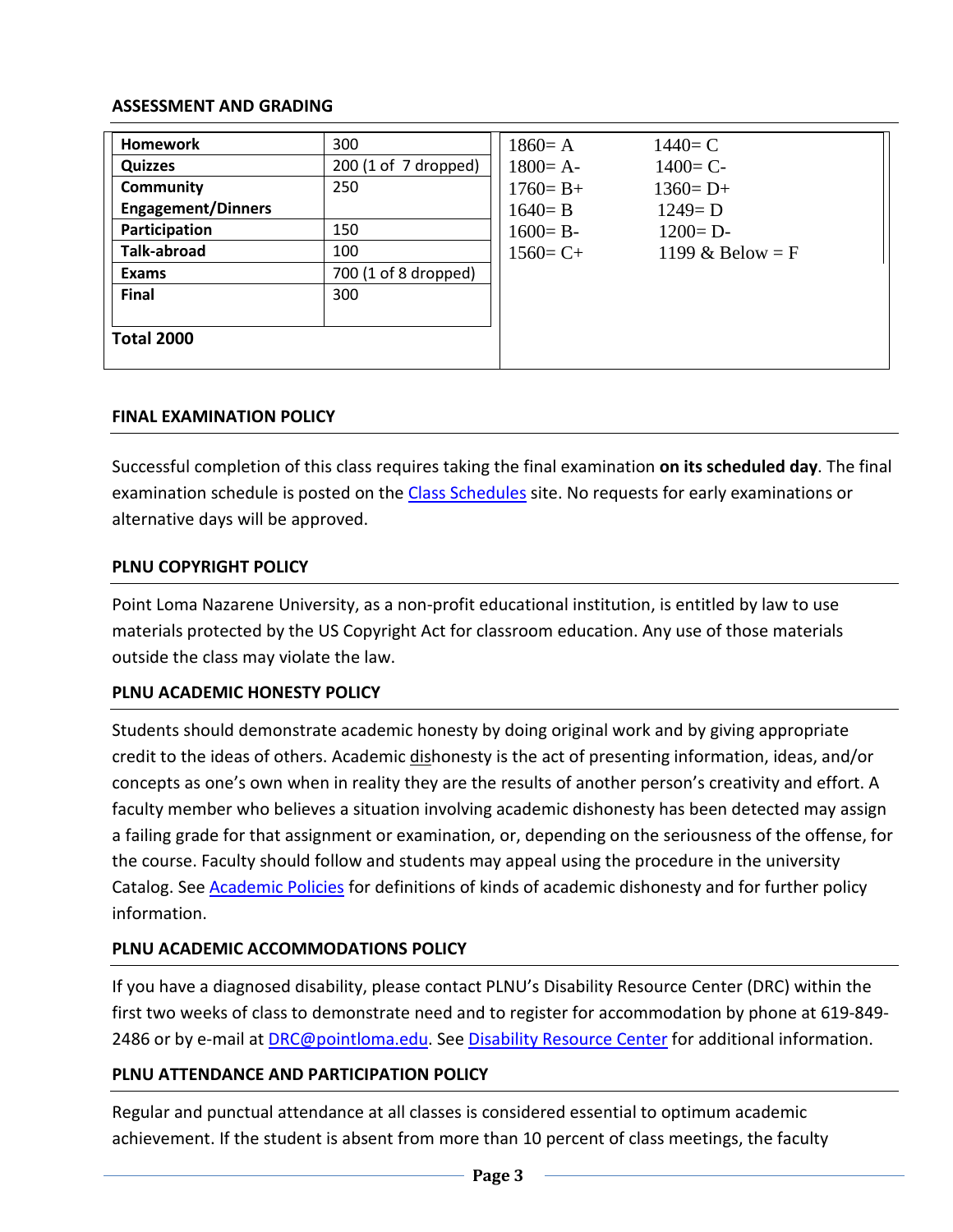member can file a written report which may result in de-enrollment. If the absences exceed 20 percent, the student may be de-enrolled without notice until the university drop date or, after that date, receive the appropriate grade for their work and participation. See **Academic Policies** in the Undergraduate Academic Catalog. Students will be allowed one excused absence, thereafter students will be docked 1% of the total grade per absence except when absences are necessitated by certain university sponsored activities and approved in writing by the Provost of the university. A student who misses 20% or more of the total classes does not meet the course requirements and will be dropped from the course or receive an **F** as a final grade in the course.

#### **COURSE SCHEDULE AND ASSIGNMENTS**

|                             | <b>Fall 2017</b>                                      |  |  |  |  |
|-----------------------------|-------------------------------------------------------|--|--|--|--|
| <b>Calendario</b><br>agosto |                                                       |  |  |  |  |
| 29                          | Capítulo 1                                            |  |  |  |  |
| 31                          | Cap. 1                                                |  |  |  |  |
|                             | septiembre                                            |  |  |  |  |
| 4<br>7                      | ¡No hay clases!<br>Cap. 1, Prueba de vocabulario      |  |  |  |  |
| $11\,$                      | Cap. 1                                                |  |  |  |  |
| 14                          | Cap. 1, Examen Cap. 1                                 |  |  |  |  |
| 18                          | Cap. 2, Prueba de vocabulario                         |  |  |  |  |
| 21                          | Cap. 2                                                |  |  |  |  |
| 25<br>28                    | Cap. 2, Examen Cap. 3<br>Cap. 3 Prueba de vocabulario |  |  |  |  |
| octubre                     |                                                       |  |  |  |  |
| $\overline{2}$              | Cap. 3                                                |  |  |  |  |
| 5                           | Cap. 3 Examen Cap. 3                                  |  |  |  |  |
| $\boldsymbol{9}$            | Cap. 4 Prueba de vocabulario                          |  |  |  |  |
| 12                          | Cap. 4                                                |  |  |  |  |
| 16                          | Cap. 4 Examen Cap. 4                                  |  |  |  |  |
| 19                          | Cap. 5                                                |  |  |  |  |
| 23                          | Cap. 5                                                |  |  |  |  |

26 Cap. 5 **Prueba de vocabulario**